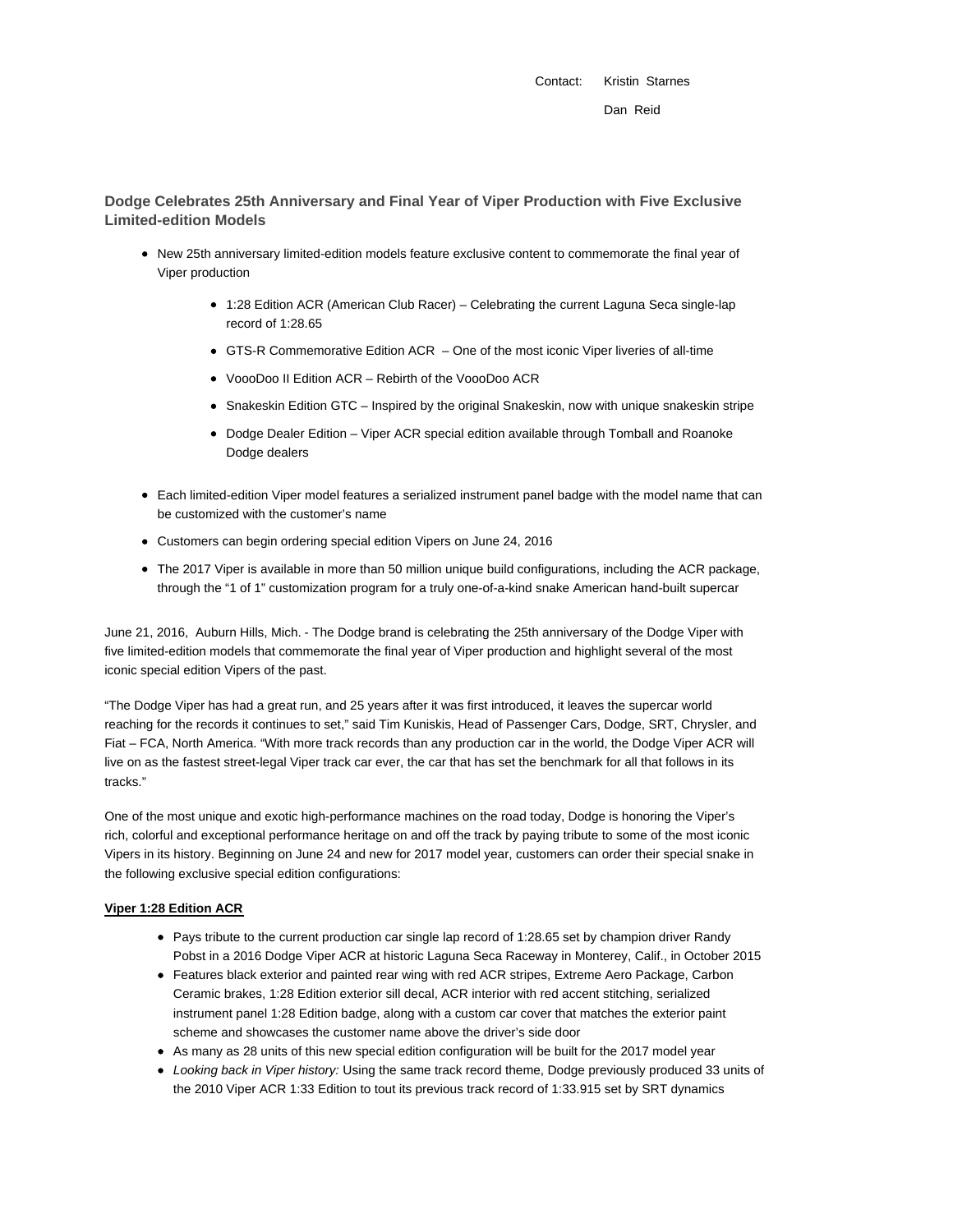### **Viper GTS-R Commemorative Edition ACR**

- Designed to pay tribute to one of the most distinguishable and iconic Viper paint schemes of all time the white and blue combination of the 1998 Viper GTS-R GT2 Championship Edition
- Features Pearl White exterior with Blue Pearl GTS stripes, Extreme Aero Package, Carbon Ceramic brakes, Exterior Carbon Package, unique red Stryker badge decal, GTS-R exterior sill decals, USA flag B-pillar decals, ACR interior with red accent stitching, Header Red seat belts, serialized instrument panel GTS-R badge and a custom car cover that matches the exterior paint scheme and showcases the customer name above the driver's side door
- As many as 100 units of this new special edition configuration will be built for 2017
- Looking back in Viper history: 100 units of the 1998 Viper GTS-R GTS Championship Edition were produced to commemorate the Viper winning the 1997 FIA GT2 championship

### **Viper VoooDoo II Edition ACR**

- Modeled after the original 2010 Viper VoooDoo edition
- Features black exterior and graphite metallic ACR driver's stripe with red tracer outline, Extreme Aero Package, Carbon Ceramic brakes, VoooDoo II exterior sill decals, ACR interior with silver accent stitching, serialized instrument panel VoooDoo II badge and custom car cover that matches the exterior paint scheme and showcases the customer name above the driver's side door
- As many as 31 units of this new special edition configuration will be produced for 2017
- Looking back in Viper history: 31 units of the original VoooDoo Viper ACR were built in 2010

# **Viper Snakeskin Edition GTC**

- Color was inspired by the original 2010 Snakeskin ACR
- Features new Snakeskin Green exterior with a custom snakeskin patterned SRT stripe, Advanced Aerodynamics Package, GT black interior, serialized instrument panel Snakeskin badge and a custom car cover that matches the exterior paint scheme and showcases the customer name above the driver's side door
- As many as 25 units of this new special edition configuration will be produced for 2017
- Looking back in Viper history: 31 units of the original Snakeskin Viper ACR were built in 2010

# **Dodge Dealer Edition ACR**

- Available exclusively through Dodge's highest sales volume Viper dealers, Tomball Dodge of Tomball, Texas, and Roanoke Dodge of Roanoke, Ill.
- Features Viper White exterior with Competition Blue center stripe, Adrenaline Red driver stripe, Carbon Ceramic brakes, Extreme Aero Package, ACR interior with red accent stitching and custom car cover that matches the exterior paint scheme and showcases the customer name above the driver's side door
- Serialized instrument panel ACR badge
- As many as 22 units of this new special edition configuration will be produced for 2017

# **Industry-first '1 of 1' Viper customization program continues**

Continuing for the 2017 model year is the exclusive Viper "1 of 1" customization program that enables buyers to create their one-of-a-kind "Snake" from the ground up. With 16,000 exterior color options, including matte exterior finishes, 24,000 custom stripe colors, 11 wheel options, 16 interior trims and seven aero packages, three brake packages and four suspension options, there are more than 50 million ways for buyers to customize their one-of-akind Dodge Viper. Each "1 of 1" model Viper features a personalized instrument panel badge with customer's chosen name to commemorate their exclusive design. No two customers can order the same configuration, including color, in the same model year

# **ACR model returns as ultimate street-legal racer**

The Dodge Viper ACR returns in 2017 as the indisputable "ultimate street-legal race car" with significant aerodynamic and suspension upgrades. Relaunched in 2016, the third edition (1999-2002, 2008-2010) of the Viper ACR has taken the performance car world by storm with more track records than any production car in the world — a